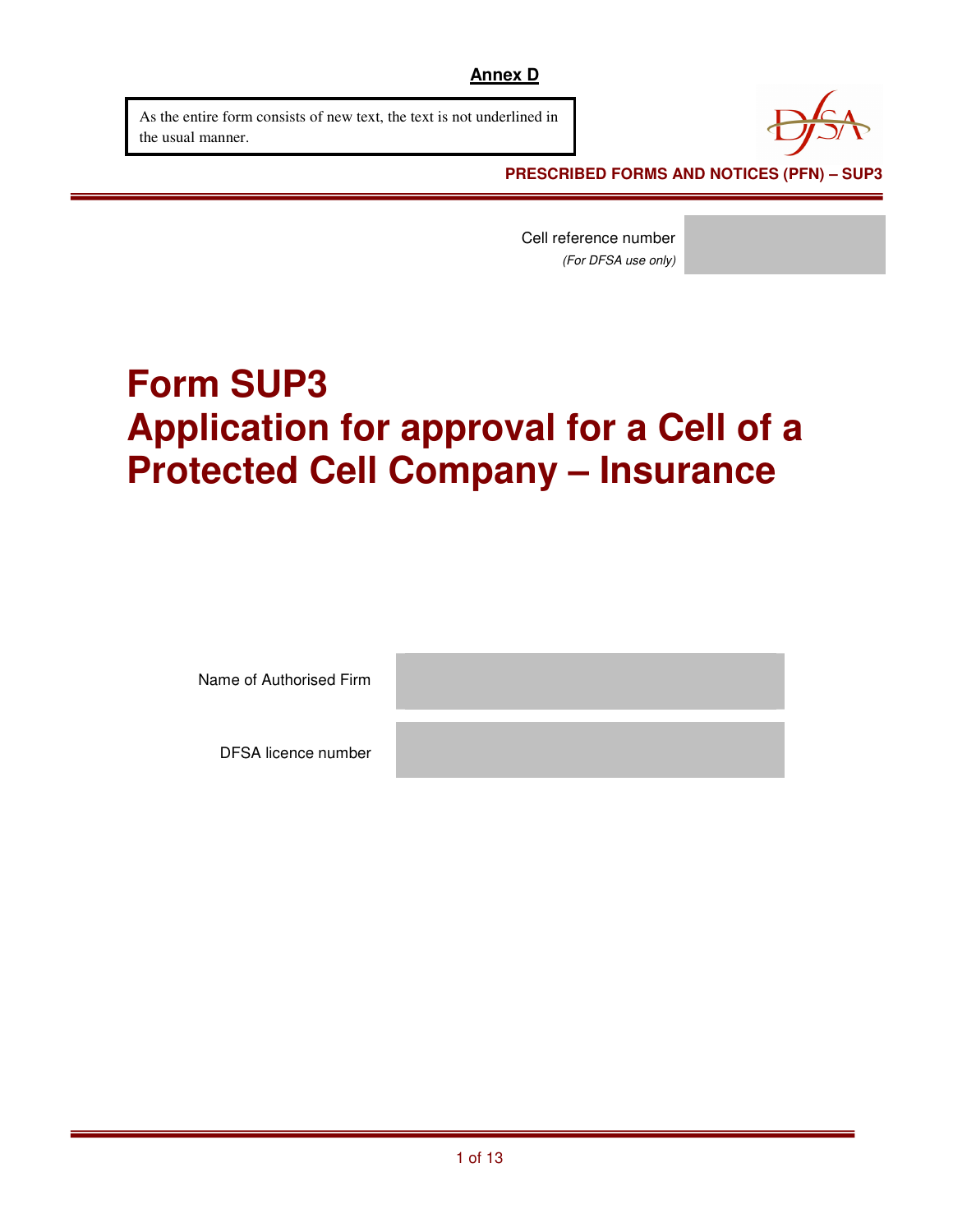#### **Purpose of this form**

An Authorised Firm wishing to apply for an additional Cell must submit this form.

#### **Contents**

This form consists of nine sections:

- 1. Authorised Firm details
- 2. Ownership details
- 3. Insurance business
- 4. General
- 5. Additional information
- 6. Money laundering declaration
- 7. Declaration and signature
- 8. Attachments

### **Notes for completing this form**

- Defined terms are identified throughout this form by the capitalisation of the initial letter of a word or phrase and are defined in the Glossary module (GLO) of the DFSA Rulebook.
- Sections 1, 2, 3, 4, 6 and 7 must be completed.
- Please use section 5 if you wish to provide additional information that may clarify or support your answers in sections 1-4.
- Questions must be fully answered and the use of abbreviations should be avoided.
- Answers must be typed and the form must be signed by the Authorised Firm's Senior Executive Officer.
- Please ensure any supporting documentation is clearly labelled and securely attached.
- When completed, submit this application form in line with SUP chapter 6. You may send applications by post or hand delivered and addressed to your usual supervisory contact.

The address for postal submission is:

 DIFC FINANCIAL SERVICES AUTHORITY SUPERVISION DEPARTMENT LEVEL 49, EMIRATES TOWERS PO BOX 75850 DUBAI, UAE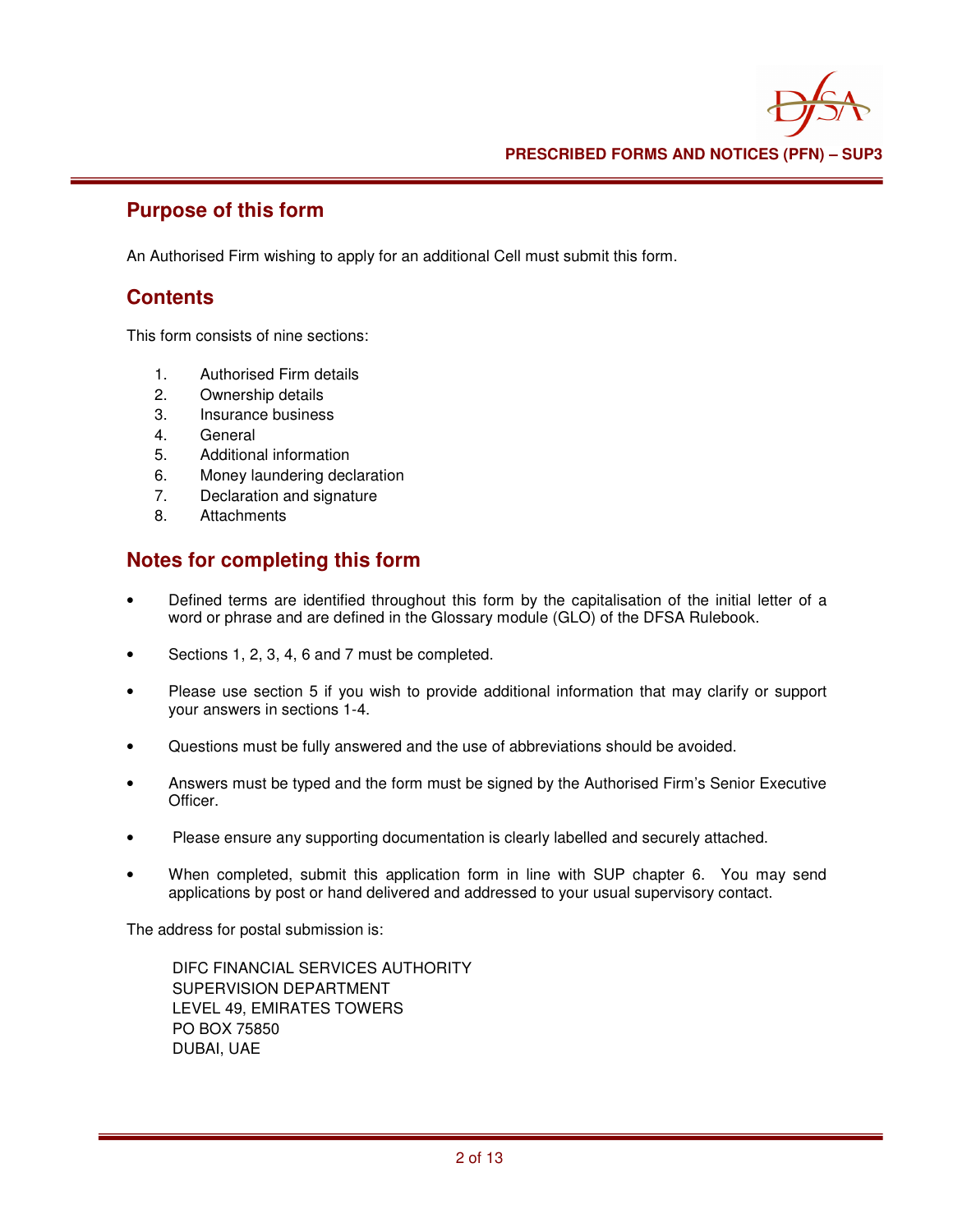

**PRESCRIBED FORMS AND NOTICES (PFN) – SUP3** 

| 1.    | <b>AUTHORISED FIRM DETAILS</b>                            |  |
|-------|-----------------------------------------------------------|--|
| $1.1$ | Contact person within Authorised Firm                     |  |
| 1.2   | Position/title                                            |  |
| 1.3   | Telephone<br>Contact details<br>(incl. area code)         |  |
|       | Fax                                                       |  |
|       | E-mail                                                    |  |
| 1.4   | Proposed name of the Cell                                 |  |
| 1.5   | Type of Cell                                              |  |
| 1.6   | If applying for a Captive Cell, what<br>Class of Captive? |  |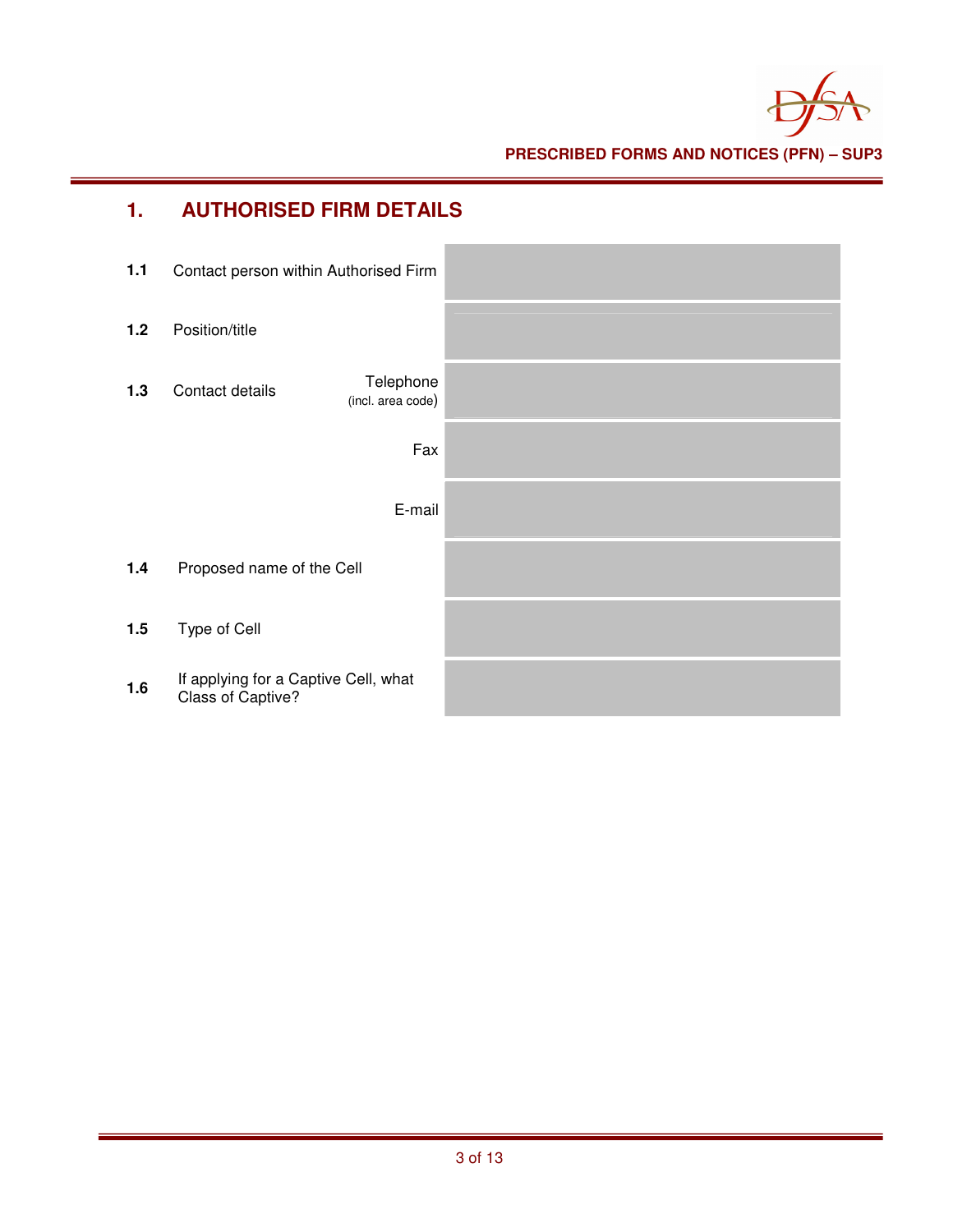# **2. CELL USERS AND CELL SHAREHOLDERS**

**2.1** List all names (including any previous names) and addresses of all proposed Cell shareholders, together with the number and class of shares to be held directly or on their behalf.

**2.2** In those cases where Cell shares are proposed to be owned by a body or bodies corporate, please list the controllers of that body or bodies, with addresses. A controller means a Person who, either alone or with any Associate: (a) holds 20% or more of the body's shares; (b) is entitled to exercise, or control the exercise, of 20% or more of the voting rights at a general meeting of the body; or (c) meets one or both of conditions (a) and (b) in a Holding Company.

If a Cell shareholder is part of a Group, **please attach** a full Group organisation chart.

**2.3** What is the proposed paid up capital for the Cell and how is it to be subscribed?

Guidance: The minimum Cellular capital requirement in respect of a Cell must always be equal to or higher than \$50,000. Refer to PIN Appendix 5 and 6 before completing this question.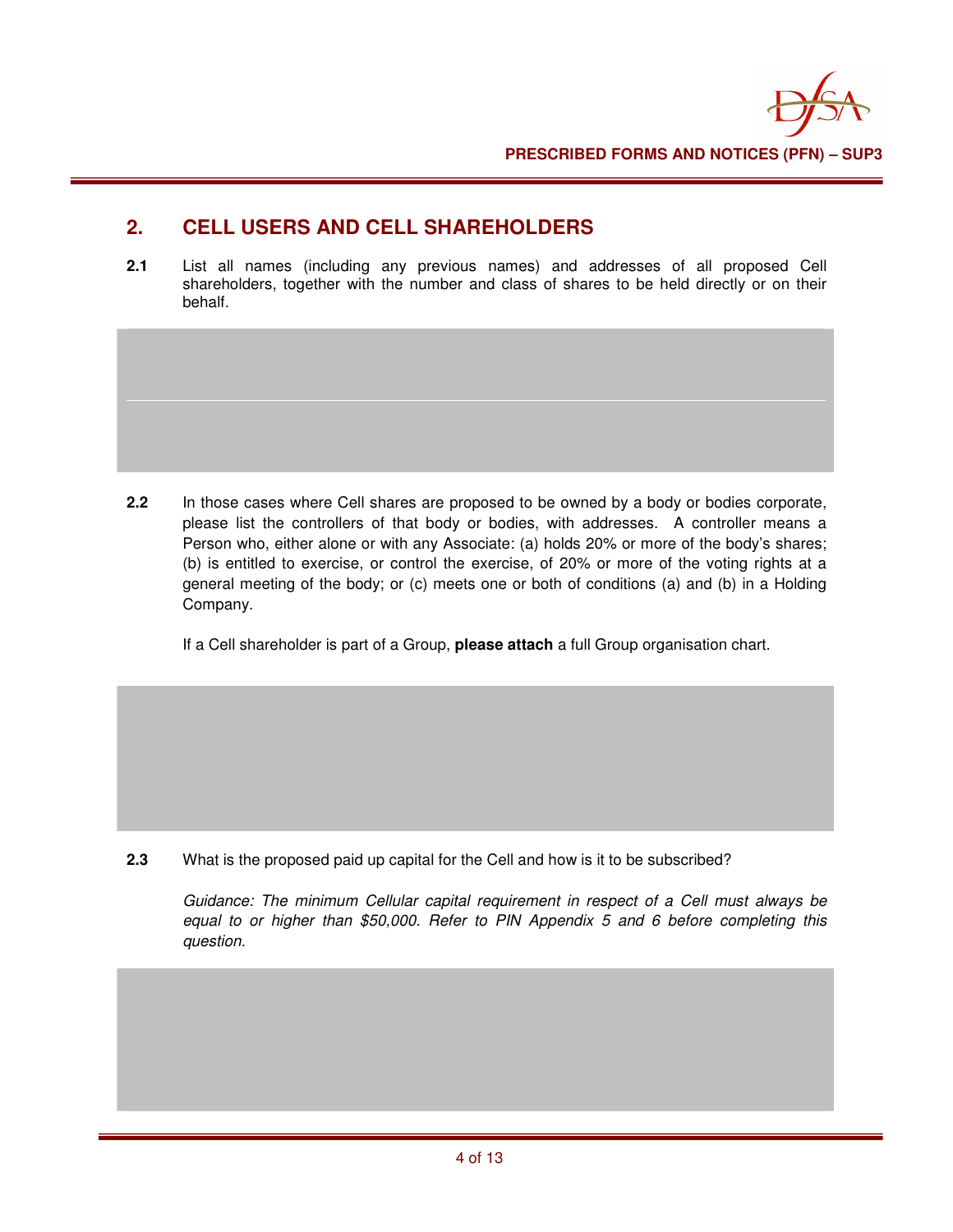**2.4 Please attach** the latest audited financial statements of each proposed Cell shareholder that is a body corporate.

Where a shareholder is part of a Group, **please also attach** the consolidated financial statements of the Group.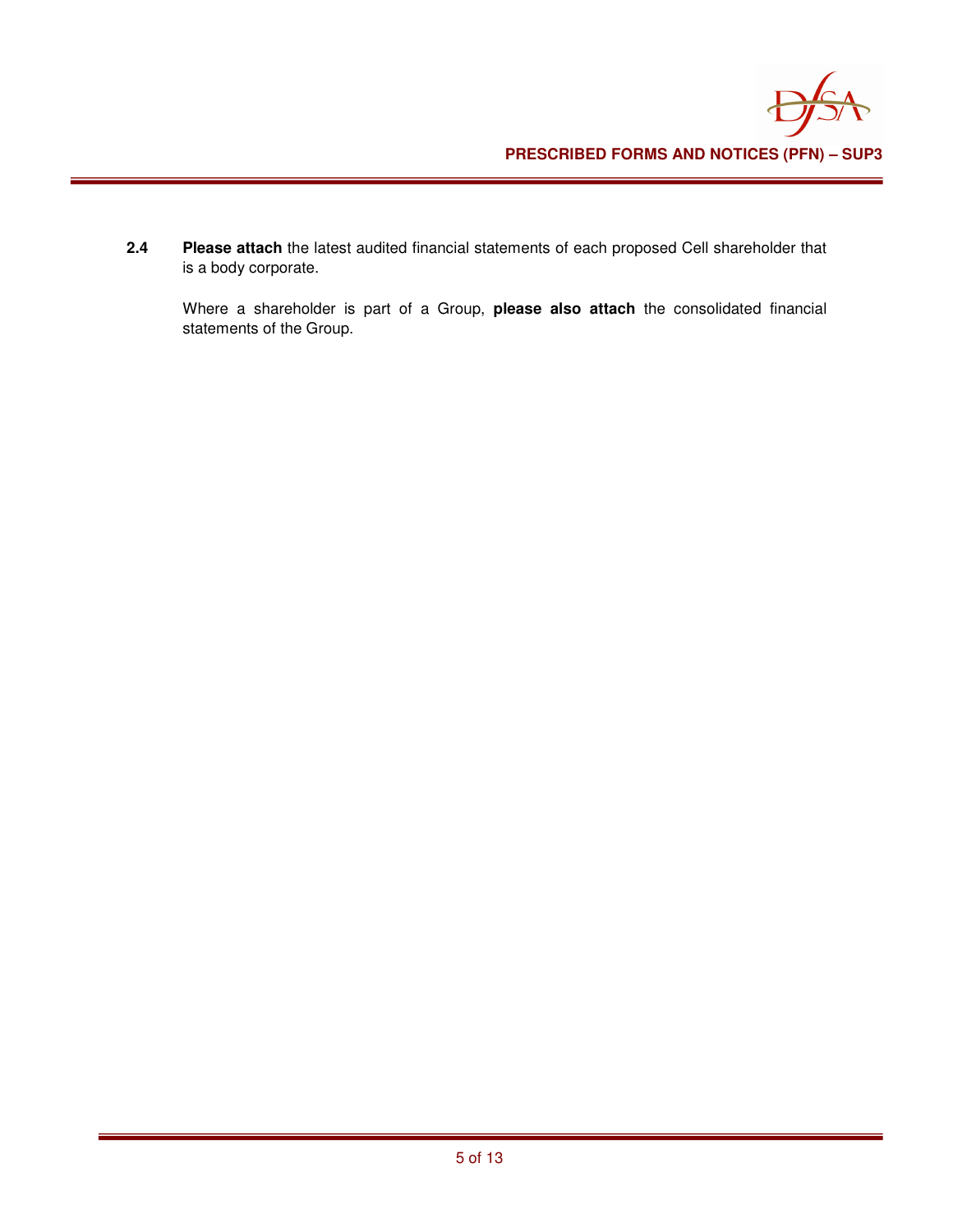#### **3. INSURANCE BUSINESS**

**3.1** On which date does the Cell wish to commence carrying on insurance business?

**3.2** State the type of business (e.g. life or non-life), nature of business (e.g. direct or reinsurance) including each specific type of insurance products sold.

**3.3** Provide details of sources of the Insurance Business including the percentage from each source, split by country.

**3.4** Please state whether any licences are required to accept the relevant business from these countries and, if so, whether you have obtained them.

**3.5** State the nature of the risks to be covered.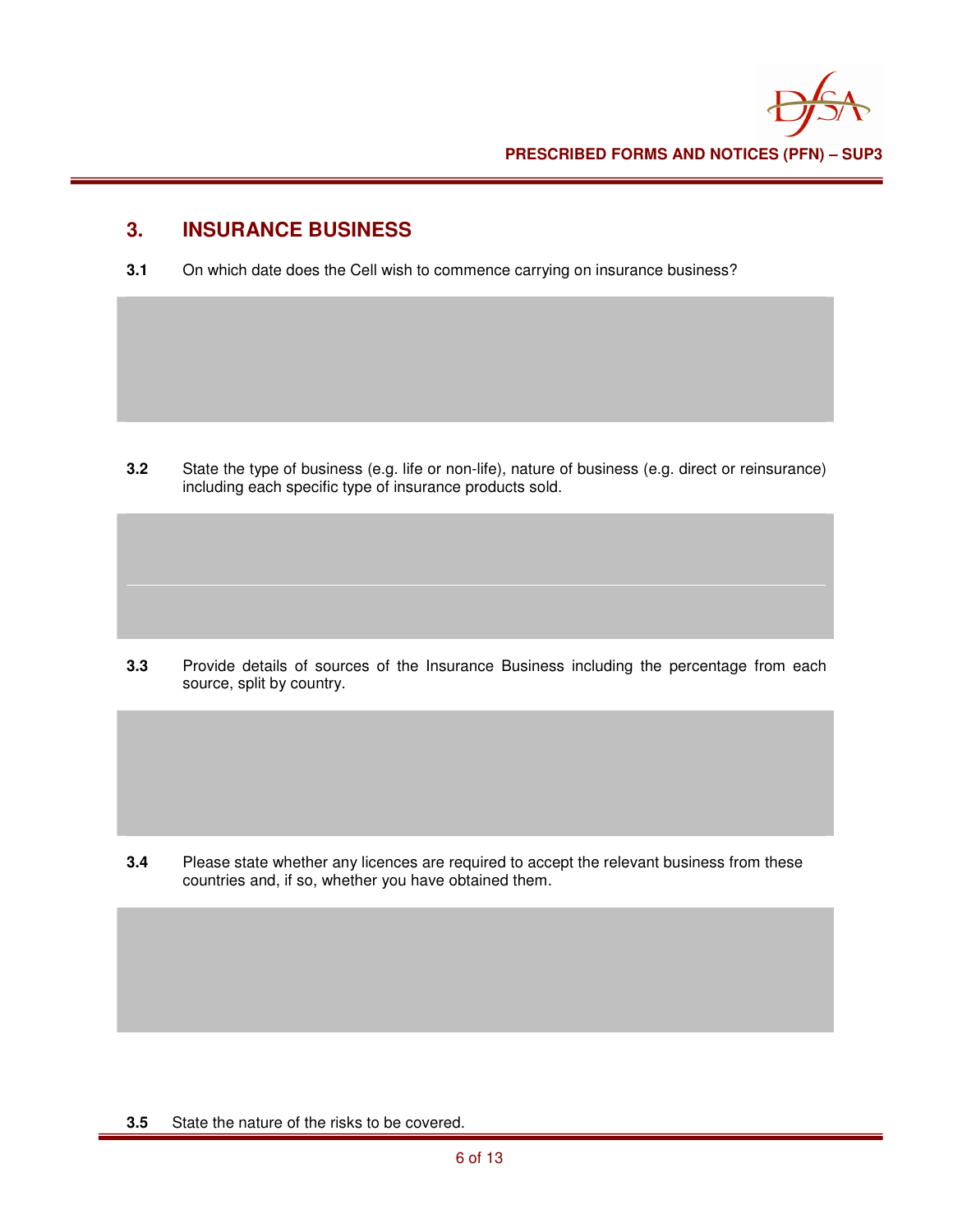**Please attach** a business plan that includes, as a minimum, with scope of business to be underwritten.

**3.6** Will an insurance manager underwrite the business? If not, who will?

**3.7** Will an insurance manager handle the claims? If not, who will?

**3.8** Will an insurance manager handle the investment portfolio? If not, who will?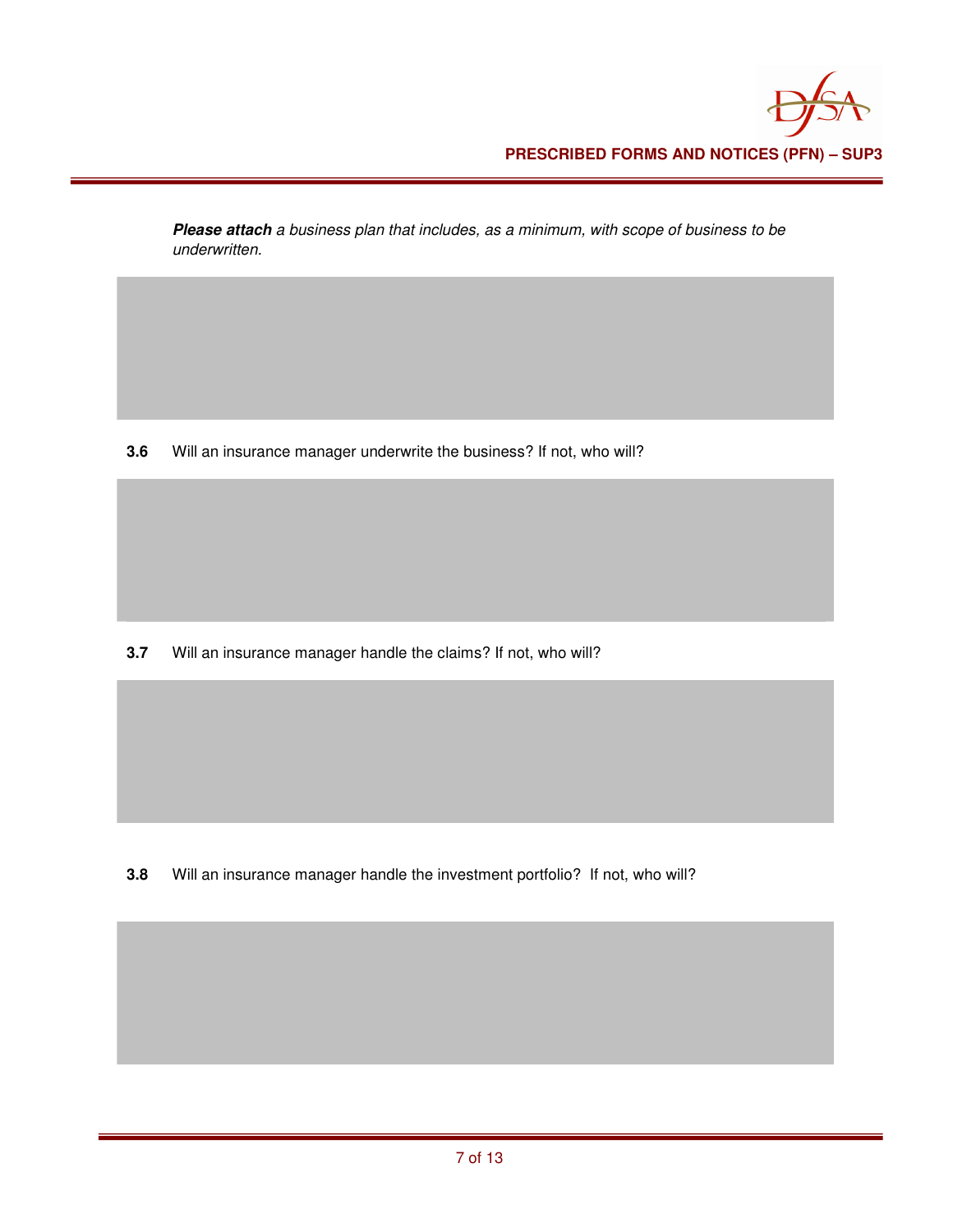

**3.9** Please state the maximum gross premium income, which the Cell proposes to earn in respect of general business during the first financial year, less any rebates, refunds, reinsurance commission and reinsurance.

**3.10** Provide a description of the reinsurance, or retrocession, strategy, including:

- (a) a breakdown between quota and non-quota business;
- (b) details of the Cell's maximum retention per risk or event after all reinsurance ceded, by principal category of business undertaken;
- (c) details of the principal reinsurers including name, address, country of incorporation and of any relationship with the Cell shareholders; and
- (d) specific details of any financial or other non-traditional reinsurance.

**Please attach** copies of the principal reinsurance treaties.

**3.11** Describe the proposed investment strategy, including details of the diversification, currency and types of investments and the estimated proportion which will be represented by each type of investments.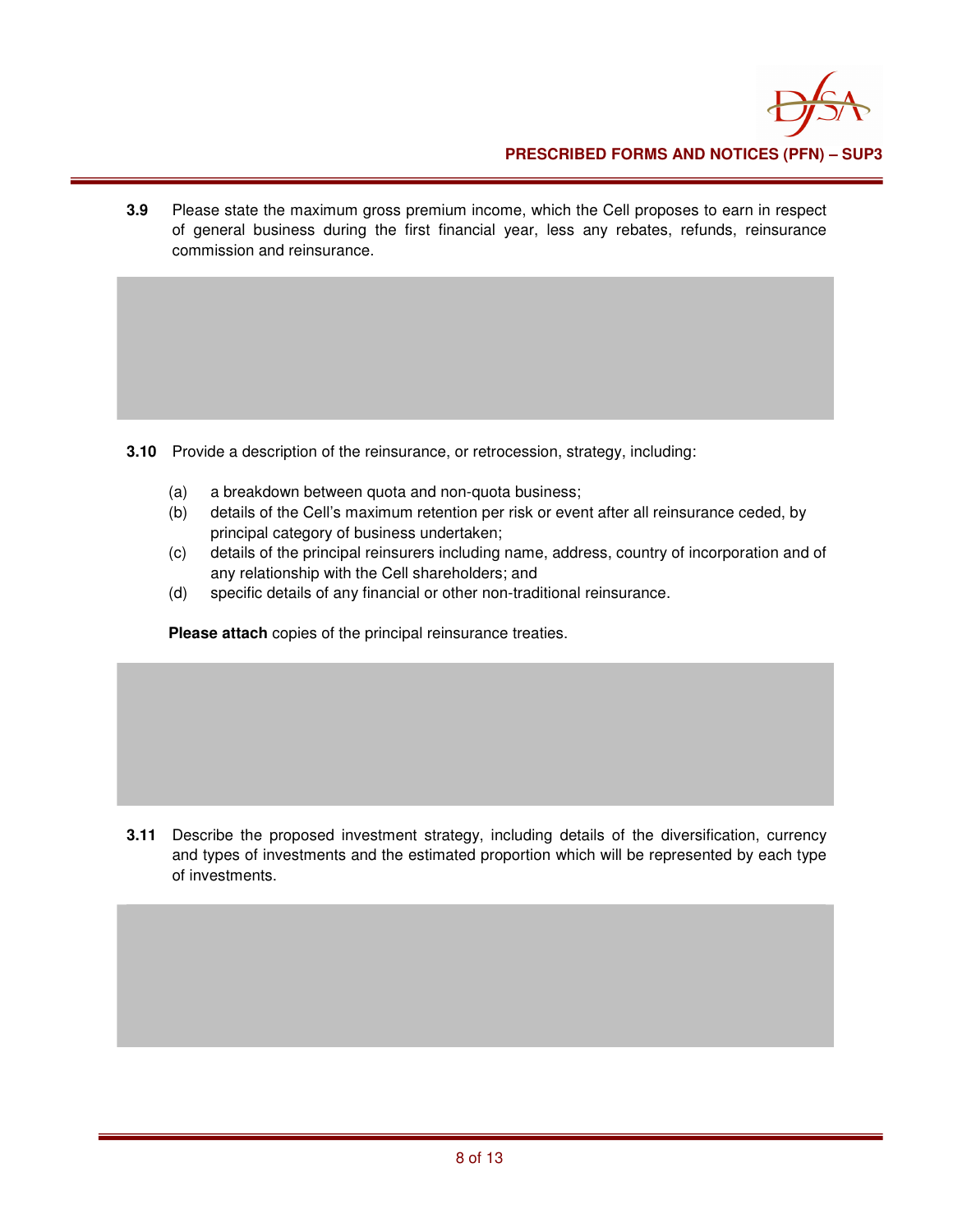

# **4. GENERAL**

**4.1** Have any proposed Cell users been associated with an application for a Cell or Captive insurer in another jurisdiction? If so please give details.

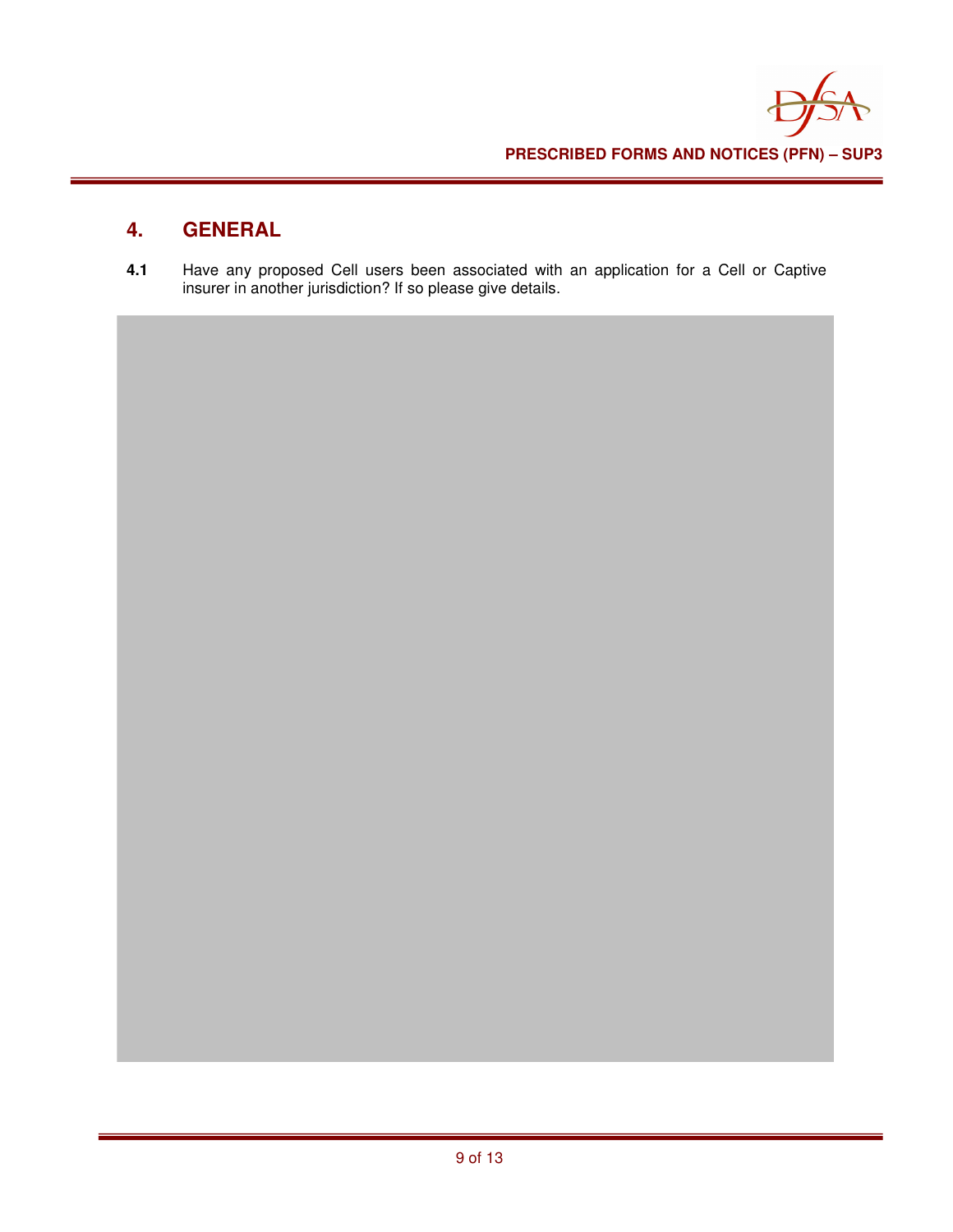# **5. ADDITIONAL INFORMATION**

Please use this section to provide any information that may clarify or support your answers in sections 1-4.

| Question | <b>Details</b> |
|----------|----------------|
|          |                |
|          |                |
|          |                |
|          |                |
|          |                |
|          |                |
|          |                |
|          |                |
|          |                |
|          |                |
|          |                |
|          |                |
|          |                |
|          |                |
|          |                |
|          |                |
|          |                |
|          |                |
|          |                |
|          |                |
|          |                |
|          |                |
|          |                |
|          |                |
|          |                |
|          |                |
|          |                |
|          |                |
|          |                |
|          |                |
|          |                |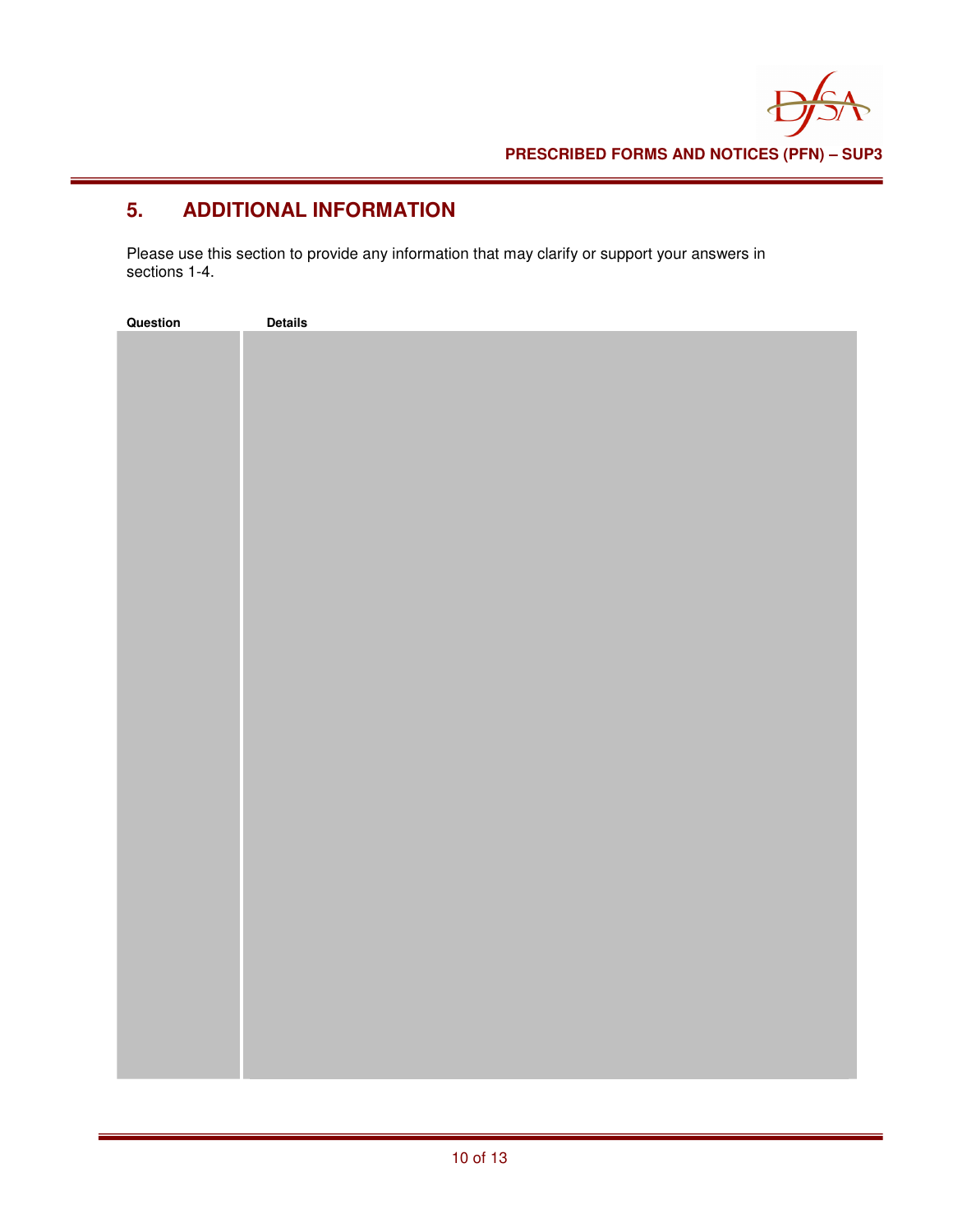# **6. ANTI MONEY LAUNDERING DECLARATION**

- 1. Further, I confirm that we have verified the identity and bona fide nature of the Cell user and of the insurance business of the Cell pursuant to AML Rule 3.4.2.
- 2. I confirm that I have the authority to make this declaration and to sign this form for the Authorised Firm.

Print Name of Senior Executive Officer

Signature of Senior Executive Officer **Date** Date

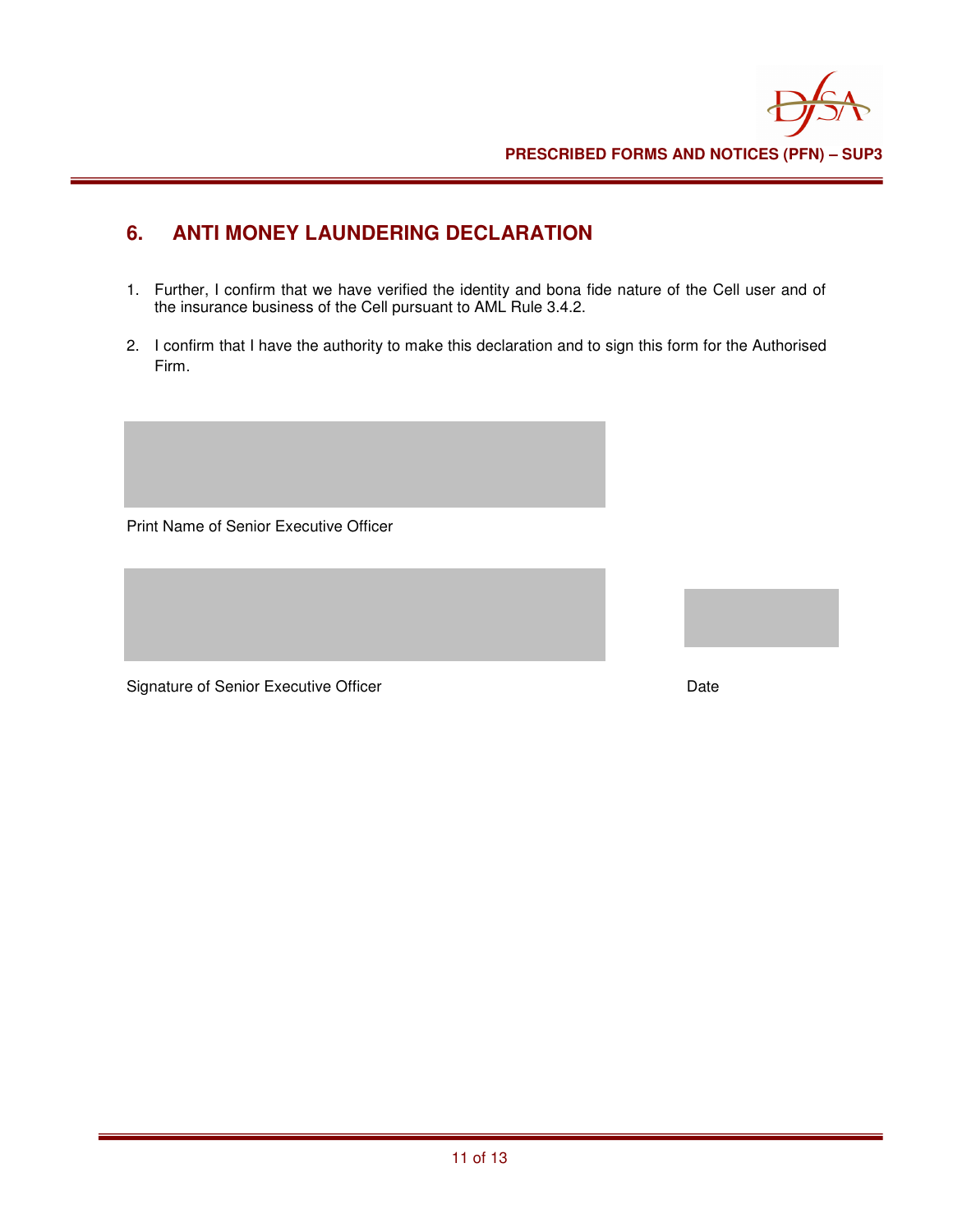

#### **7. DECLARATION**

#### **Declaration by Authorised Firm**

- 1. I declare that, to the best of my knowledge and belief, having made due enquiry, the information given in this form is complete and correct. I understand that it is an offence under Article 66 of the Regulatory Law 2004 to provide to the DFSA any information which is false, misleading or deceptive or to conceal information where the concealment of such information is likely to mislead or deceive the DFSA.
- 2. I confirm that I have the authority to make this application, to declare as specified above and to sign this form for the Authorised Firm.

Print Name of Senior Executive Officer

Signature of Senior Executive Officer **Date** Date Date